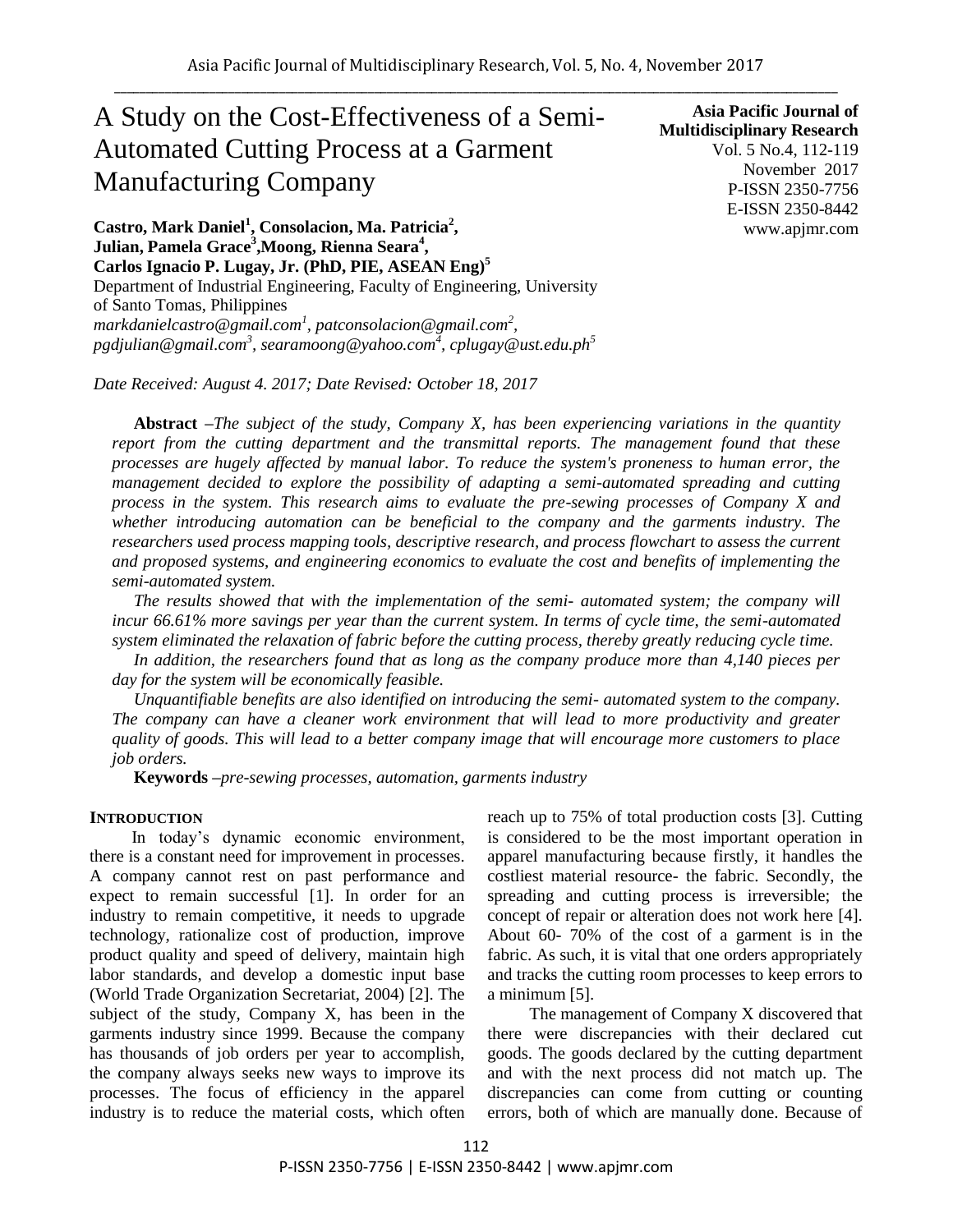this, the company wants to limit the human errors since these have a corresponding monetary loss for the company. The management decided to explore the possibility of investing on a semi- automated cutting system that will lessen human intervention, therefore decreasing the cutting department's proneness to human error. The semi- automated cutting system covers two processes: spreading and cutting. The necessary fabrics are spread over long cutting tables in many layers (or plies) and a cutting knife (or laser) follows a predetermined mold unique to each style to cut the cloth and generate the components of a final garment. The fabric as it is sequentially spread, folded, spread, and folded on a cutting table to form a lay. Once a sufficient number of layers in a lay to fulfill a demand have been reached, the fabric can be cut following predetermined patterns. A lay will have as many patterns as allowed by the length of the respective cutting table. The spreading of fabric onto cutting tables in several layers, and the cutting of this fabric in the most cost- efficient manner to produce a pre- determined number of garments is the apparel manufacturing phase that precedes assembly (sewing) and finishing. Fabric spreading and cutting is a crucial component of the apparel manufacturing process preceding garment assembly because in this stage, manufacturing costs can be significantly reduced through efficient resource utilization [6]. The main objective of this study is to evaluate the present cutting process of the company and determine the effectiveness of the semi- automated system.

## **OBJECTIVES OF THE STUDY Primary Objective/s**

The primary objective of this study is to evaluate the pre-sewing processes of Company X and to determine the effectiveness of the new system and its benefit to the company.

Effectiveness is measured in terms of quality of output, cost, and cycle time.

## **Secondary Objective/s**

- Assess the pre-sewing processes, both of the current and the proposed system
- Identify the expenses involved in the current cutting process and the proposed system
- Evaluate the effectiveness of the of the proposed system
- Assess the feasibility of the proposed system

## **MATERIALS AND METHODS**

## **Research Design**

The research design used in this study was a combination of design-demonstration and comparative research design. Design-demonstration is a type of research design wherein new systems or programs are constructed, tested, and evaluated. The new system was evaluated and comparisons were made between the two systems to determine which is more productive and cost-efficient. After the researchers determined the causes of variation in the number of outputs in the different processes, the management of the company wanted to implement a semi-automated system that will lessen the influence of human error in the process. The researchers are tested and evaluated the efficiency and effectiveness of the new process in terms of its costs, production time and cycle time, and the quality of its output. Cost-benefit analysis was used to compare the new semi-automated system with the manual system.

## **Data Measurement**

Since the study does not require the use of measuring devices and other instruments, the data gathering was done through an interview with the management and supplier. For the acquisition of specific information on how the operations take place, the management introduced the researchers to the employees who handle each major operation. The researchers recorded notes about the processes. The management also provided historical data regarding the cutting quantity and transmittal, which includes the quantity of cut goods before transferring it to the printing, embroidery or to the sewing department. The data recorded are per job order. The researchers also conducted actual observation in the cutting department and in the other departments as well. During the observation, the person-in charge for the particular department explained the actual processes and the data recording, as well as how the different forms and charts involved are made.

# **Data Gathering Procedure**

The researchers conducted an unstructured interview with the management regarding the whole production process. The interview was done to determine the existing problems in the production and which of these would the management want to be solved. The data needed to analyze the scope of the problem was readily handed to the researchers in the form of cut quantity reports from the months August through September. The workers involved in the

P-ISSN 2350-7756 | E-ISSN 2350-8442 | www.apjmr.com Asia Pacific Journal of Multidisciplinary Research, Vol. 5, No. 4, November 2017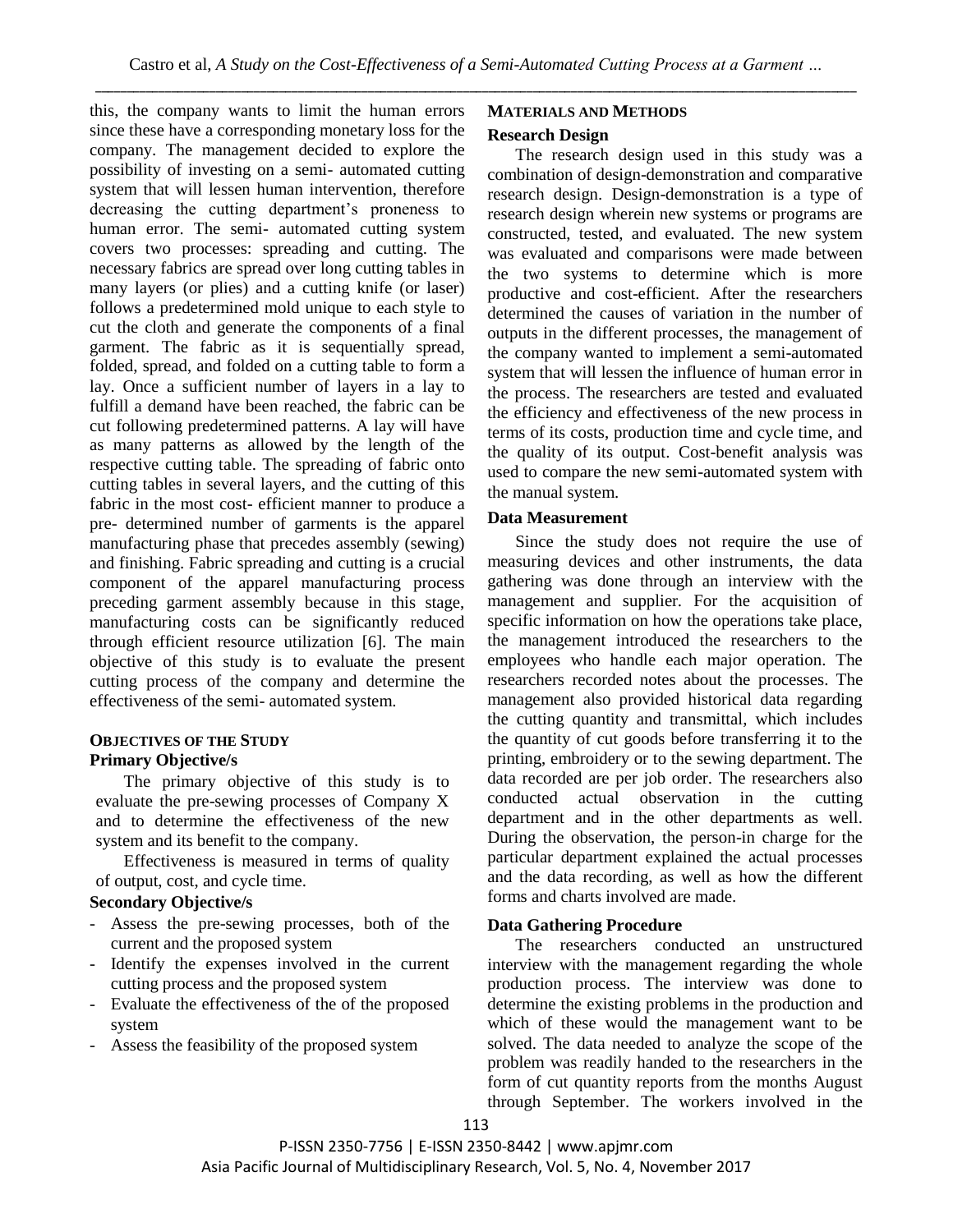cutting process were also interviewed to gain understanding of the process that will aid the researchers in their study. The researchers were also invited to a pitch meeting of the management with the potential supplier of the cutting machine. This provided them the information needed to create a costbenefit analysis of the automation of the cutting process and the present process. This enabled them to compare the processes and formulate a recommendation for the company.

## **Mode of Data Analysis**

The researchers used a cost-benefit method in analyzing the feasibility of introducing the proposed system to the company. The output of the data analysis is the amount of capital investment and its associated expenditures recovered by revenue or savings, acceptability of the return on capital, and recommendations. The output will be produced by systematically analyzing key areas of interest.

## **Ethical Considerations**

Permission to use the available cutting quantity data was asked from the management. All the interviews conducted were done with consent from the management and the employees involved.

With the purchase of the cutting machine, multiple employees will have to be terminated because their jobs can be done by the machine. The employees working in the cutting department will be affected by this change. As industrial engineers, it is the researchers' responsibility to make sure that production is efficient but in doing so, there are times when the industrial engineer's decisions have bad consequences on the workers. The benefits of automation versus the welfare of the employees must be carefully weighed in coming up with the ideal solution to the problem.

It is therefore important to determine the number of workers that will be affected by the installation of the cutting machine and the number of workers needed to operate the machine. This is to determine the number of workers that will possibly be displaced if the automation is pushed through. Options should be explored if many workers will be affected other than termination; transferring employees to another department, job sharing, and etc. are possible solutions.

## **RESULTS AND DISCUSSION**

To come up with a recommendation to the company, the researchers have to understand current system with the proposed system to see which one is better. This is done through comparing the process flow of the two systems and using Engineering Economic tools on the financial aspect.





Cycle time for a 10 meter Cycle time for a 10 meter marker with 100 layers: 480 minutes

marker with 100 layers: 40 minutes

The researchers did a cost- benefit analysis and sensitivity analysis to compare the current and proposed system. The purpose of doing a cost- benefit analysis on the systems is to determine if the benefits of the system outweigh the corresponding costs of implementing it. In this scenario, the benefit is the net savings per year of the company for implementing the system rather than subcontracting it. The sensitivity

P-ISSN 2350-7756 | E-ISSN 2350-8442 | www.apjmr.com Asia Pacific Journal of Multidisciplinary Research, Vol. 5, No. 4, November 2017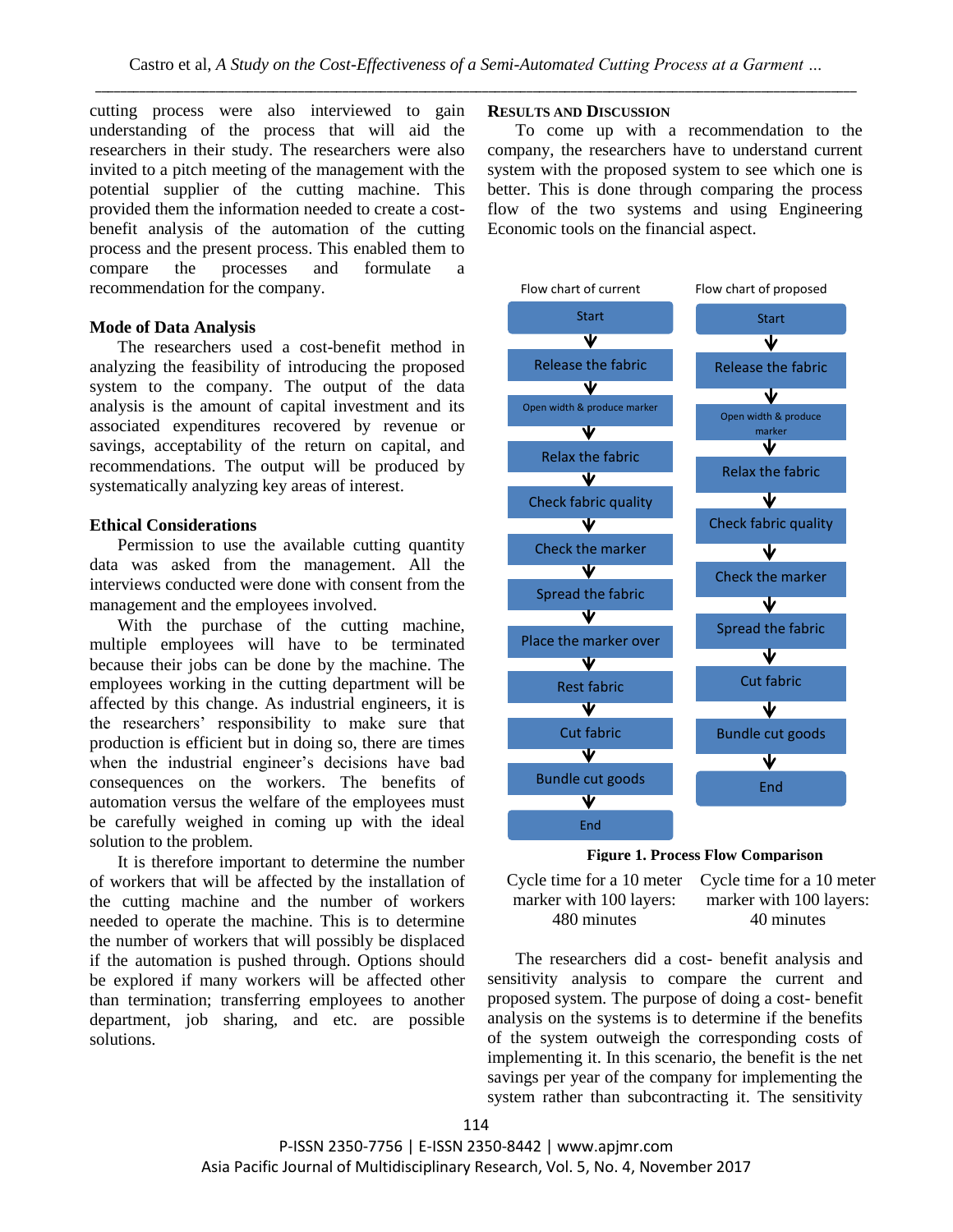$\Gamma$ 

analysis is done to determine the earliest time the company can pay a loan that is used for investing in the proposed system. Capacity analysis is also done to know the maximum output the proposed system can produce. The break-even point is the unquantifiable benefits of implementing the proposed system are also discussed.

## **Cost- Benefit Analysis**

The effectiveness of the system is measured in terms of the net savings per year if the system is used instead of subcontracting the work to outside parties. The cost per piece in subcontracting is PhP2.50. The cost is then multiplied to the output per day (6,000 pieces) and the time period (313 days) to get the cost of subcontracting per year.

The effectiveness of the system is measured in terms of the net savings per year if the system is used instead of subcontracting the work to outside parties. In the current system, the total expense is computed to know the difference in the cost of subcontracting. The expenses include labor cost, consumables, and rent. Labor cost is comprised of the salary per year of an employee and 15 personnel. Consumables comprise of materials and parts that need replacement every month. In the proposed system, the same procedure in the current system is followed. The expenses include labor, consumables, utilities, and rent. Labor cost is the salary per year of an employee and 12 personnel.

Consumables include knife, grinding stone, and bearing. Utilities refer to the electricity consumption ofthe machine.

 $AW(i\%) = R - E$  (Equation 1)  $AW = annual worth of the project$ 

 $R = Cost of outsourcing$ 

 $E =$  Annual expense for in house production

| Price per piece |                  |  |  |
|-----------------|------------------|--|--|
|                 | 6,000            |  |  |
|                 |                  |  |  |
|                 | 313 days         |  |  |
| (PhP 2.50x)     | PhP 4,695,000.00 |  |  |
|                 | $6,000x$ 313)    |  |  |

| <b>Table 2. Detailed Cost of Current System</b> |                   |                 |               |
|-------------------------------------------------|-------------------|-----------------|---------------|
| Labor                                           |                   |                 |               |
| Number of                                       |                   |                 |               |
| employees                                       | 1                 |                 |               |
|                                                 |                   | 1[(PhP 22, 800x |               |
| Salary/year (13th                               | Rate/month: PhP   | $12$ ) + PhP    | PhP           |
| month pay inclusive)                            | 22,800            | 22,800]         | 296,400.00    |
| Number of personnel                             | 15                |                 |               |
|                                                 |                   | 15[(PhP 491x    |               |
| Salary/year (13th                               |                   | $313 + (PhP)$   | PhP           |
| month pay inclusive)                            | Rate/day: PhP 491 | 491x 313)/12]   | 2,497,348.75  |
|                                                 |                   |                 | PhP           |
| <b>Total Labor Cost</b>                         |                   |                 | 2,793,748.75  |
|                                                 |                   |                 |               |
| Consumables                                     |                   |                 |               |
| <b>Abrasive Belt</b>                            | Piece/month: 1    |                 |               |
|                                                 | Cost/piece: PhP   |                 |               |
| Cost/year                                       | 350               | (350x 1)(12)    | PhP 4,200.00  |
| Eastman Blade 10"                               | Pieces/month: 20  |                 |               |
|                                                 | Cost/piece: PhP   |                 |               |
| Cost/year                                       | 47                | (47x 20)(12)    | PhP 11,280.00 |
| Eastman Blade 8"                                | Pieces/month:20   |                 |               |
|                                                 | Cost/piece: PhP   |                 |               |
| Cost/year                                       | 45                | (45x 20)(12)    | PhP 10,800.00 |
| Kraft (special) 72"                             |                   |                 |               |
| 30kg/kilo                                       | Pieces/month: 270 |                 |               |
|                                                 | Cost/piece: PhP   |                 | PhP           |
| Cost/year                                       | 35                | (35x 270)(12)   | 113,400.00    |
| Kraft Paper (brown)                             |                   |                 |               |
| 72" 30kg/kilo                                   | Pieces/month: 600 |                 |               |
|                                                 | Cost/piece: PhP   |                 | PhP           |
| Cost/year                                       | 30                | (30x 600)(12)   | 216,000.00    |
| <b>Total Consumables</b>                        |                   |                 | PhP 355,      |
| Cost                                            |                   |                 | 680.00        |
|                                                 |                   |                 |               |
|                                                 |                   |                 | PhP           |
| Rent                                            |                   |                 | 672,000.00    |
|                                                 |                   |                 |               |
|                                                 |                   |                 | $_{\rm PhP}$  |
| <b>Total Expenses</b>                           |                   |                 | 3,821,428.75  |

#### **Table 3.Difference of the Costs of Subcontracting and the Current System**

| Net Savings per year | Cost of Subcontracting - Cost of Current<br>$=$ System |
|----------------------|--------------------------------------------------------|
|                      | $=$ PhP 4,695,000.00 - PhP 3,821,428.75                |
|                      | $=$ PhP 873, 571.25                                    |

## **Table 4. Detailed Cost of the Proposed System**

| Labor                   |                |                                          |               |
|-------------------------|----------------|------------------------------------------|---------------|
| Number of               |                |                                          |               |
| employees               |                |                                          |               |
| Salary/ year            |                |                                          |               |
| (13th month pay         | Rate/month:    | $1[(PhP 22, 800x 12) +$                  | PhP           |
| inclusive)              | PhP 22,800     | PhP 22,800]                              | 296,400.00    |
| Number of               |                |                                          |               |
| personnel               | 12             |                                          |               |
| Salary/year             |                |                                          |               |
| (13th month pay         | Rate/day: PhP  | $12[(PhP 491x 313) +$                    | PhP           |
| inclusive)              | 491            | (PhP 491x 313)/12]                       | 1,997,879.00  |
|                         |                |                                          | PhP           |
| <b>Total Labor Cost</b> |                |                                          | 2,294,279.00  |
| Consumables             |                |                                          |               |
| Knife                   |                |                                          |               |
| Lifespan                | 20 hours       |                                          |               |
|                         |                | $[(313 \text{ days} x 4 \text{ hours})]$ |               |
|                         |                | cutting                                  |               |
|                         |                | time/day)/20](\$8)(PhP                   |               |
| Cost/year               | Cost/piece:\$8 | 49.1)                                    | PhP 24,589.28 |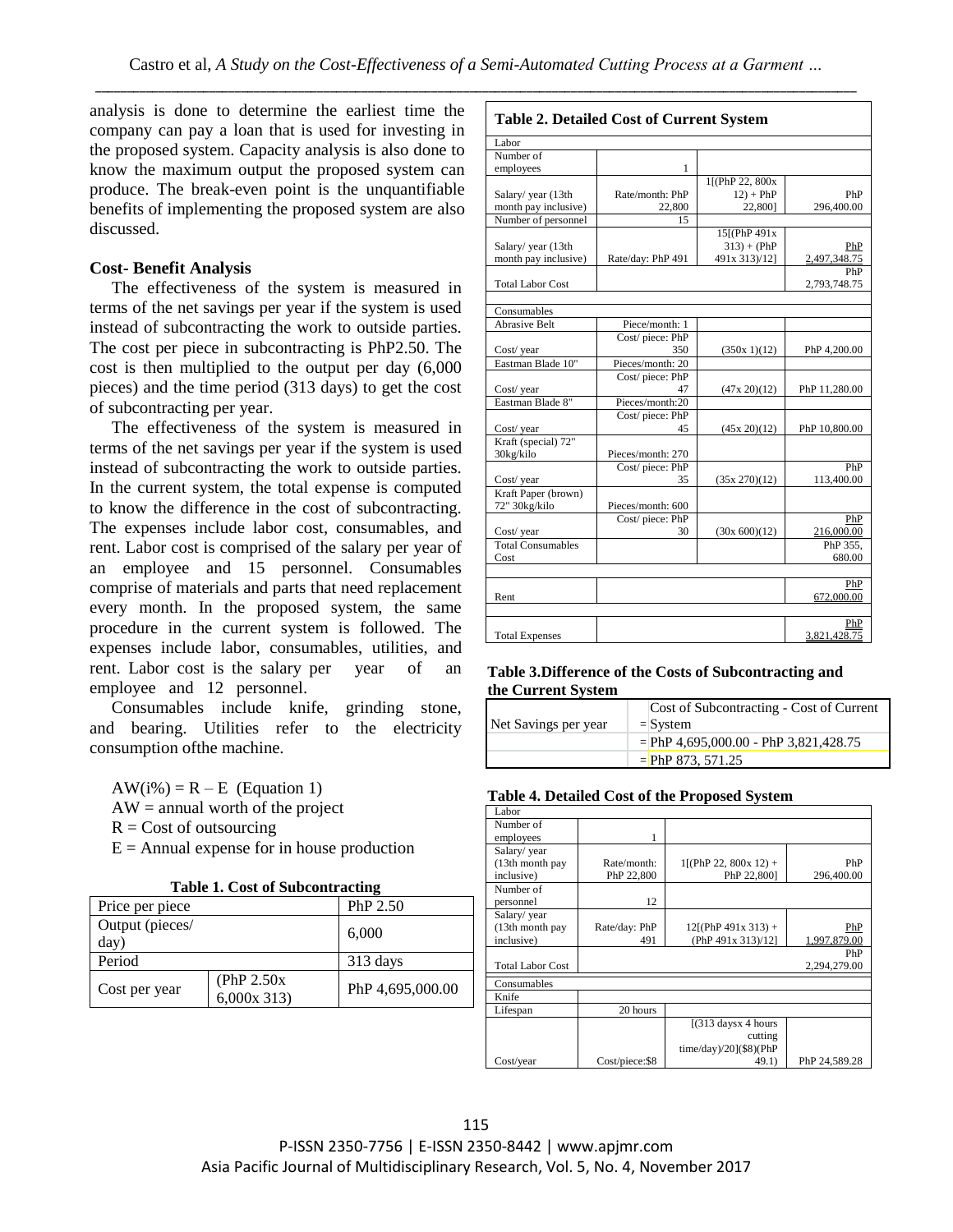#### **Table 4 (cont). Detailed Cost of the Proposed System**

| <b>Grinding Stone</b> |                  |                       |               |
|-----------------------|------------------|-----------------------|---------------|
| Lifespan              | 6 months         |                       |               |
| Cost/year             | Cost/piece:\$177 | (2x \$177)(PhP 49.1)  | PhP 17,381.40 |
| Bearing               |                  |                       |               |
| Lifespan              | 6 months         |                       |               |
| Cost/year             | Cost/piece:\$45  | $(2x $45)$ (PhP 49.1) | PhP 4,419     |
| Total                 |                  |                       |               |
| Consumables           |                  |                       |               |
| Cost                  |                  |                       | PhP 46,389.68 |
|                       |                  |                       |               |
| Utility               |                  |                       |               |
| Electricity           |                  |                       |               |
| Consumption           | 12KW/hour        |                       |               |
|                       |                  | 8 hours/dayx 6        |               |
|                       |                  | days/weekx 52         |               |
|                       | 8 hours/day, 6   | weeks/year=2496       |               |
| Duration              | days/week        | hours                 |               |
|                       |                  | 12KW/hourx 2496       |               |
| <b>Total Utility</b>  | Rate: PhP        | hoursxPhP             | PhP           |
| Cost                  | 7.5749/KWh       | 7.5749/KWh            | 226,883.4048  |
|                       |                  |                       |               |
|                       |                  |                       | PhP           |
| Rent                  |                  |                       | 672,000.00    |
|                       |                  |                       |               |
|                       |                  |                       | PhP           |
| <b>Total Expenses</b> |                  |                       | 3.239.552.085 |

#### **Table 5. Difference of the Costs of Subcontracting and the Proposed System**

| Net Savings<br>per year | <b>Cost of Subcontracting - Cost of <br/> Proposed System</b> |
|-------------------------|---------------------------------------------------------------|
|                         | = PhP 4,695,000.00 - PhP 3,239,552.085                        |
|                         | $=$ PhP 1.455.447.915                                         |

#### **Table 6. Summary of Comparison of the Analysis**

|                       | <b>Current System</b> | Proposed System   |
|-----------------------|-----------------------|-------------------|
| Number of             | 10                    |                   |
| Process               |                       |                   |
| Average Cycle<br>Time | 160 minutes           | 40 minutes        |
| Net savings/<br>vear  | Php 873,571.25        | Php 1,455,447.915 |

#### **Sensitivity Analysis**

The capital investment for the proposed system is PhP 6,800,000.00. The money for the capital will be a loan from a bank, with a lending rate of 6.25%.

Required output per day =  $((AWI + E)/P) \div d$ (Equation 2)

*AWI = annual worth of the Initial Capital Investment*

$$
AWI = PV \frac{i (1+i)^N}{(1+i)^N - 1}
$$
 (Equation 2)

*PV = Initial Capital Investment* 

*E = Expenses per year*

*i = Lending rate*

*P = Cost of outsourcing per piece of output*

*N = Study Period = Number of Payments*

*D = Number of working days in a year*

#### **Table 7. Capital Investment**

| Capital Investment |                  |  |  |
|--------------------|------------------|--|--|
| Loan               | Php 6,800,000.00 |  |  |
| Lending Rate       | 6.25%            |  |  |

#### **Table 8. Projection of Loan Payment per year for 10 years**

| Year | PMT(rate, nper, pv, [fv],<br>[type]) | Amortization/Year   |  |
|------|--------------------------------------|---------------------|--|
| 0    |                                      | 6,800,000.00<br>PhP |  |
|      | PMT(0.0625,1,6800000)                | 7,225,000.00<br>PhP |  |
| 2    | PMT(0.0625,2,6800000)                | 3,721,969.70<br>PhP |  |
| 3    | PMT(0.0625,3,6800000)                | 2,555,722.15<br>PhP |  |
| 4    | PMT(0.0625,4,6800000)                | 1,973,668.33<br>PhP |  |
| 5    | PMT(0.0625,5,6800000)                | 1,625,289.81<br>PhP |  |
| 6    | PMT(0.0625,6,6800000)                | 1,393,746.58<br>PhP |  |
| 7    | PMT(0.0625,7,6800000)                | 1,228,963.94<br>PhP |  |
| 8    | PMT(0.0625,8,6800000)                | 1,105,904.14<br>PhP |  |
| 9    | PMT(0.0625,9,6800000)                | 1,010,657.00<br>PhP |  |
| 10   | PMT(0.0625,10,6800000)               | 934,876.14<br>PhP   |  |

To determine the feasible year that the loan can be paid, the minimum number of output per day is calculated. The minimum number of output per day should be less than or equal to 6,000 units, the current rate of production of the company. The proponents assumed that the production rate is constant for this analysis. To determine the minimum output per day, the minimum output per year is first calculated. The following formula is used:

```
Minimum Number of Output/Year = Amortization/Year + Cost of Proposed System
                                                  PhP 2.50
                             (Equation 4)
```
#### **Table 9. Summary of Sensitivity Analysis**

| Year           |     | <b>Amortization/Year</b> | <b>Minimum</b><br>Number of<br>Output/Year | <b>Minimum</b><br>Number of<br>Output/Day |
|----------------|-----|--------------------------|--------------------------------------------|-------------------------------------------|
| 0              | PhP | 6,800,000.00             | 4,015,821                                  | 12,830                                    |
| 1              | PhP | 7,225,000.00             | 4,185,821                                  | 13,373                                    |
| $\overline{2}$ | PhP | 3,721,969.70             | 2,784,609                                  | 8,897                                     |
| 3              | PhP | 2,555,722.15             | 2,318,110                                  | 7,406                                     |
| 4              | PhP | 1,973,668.33             | 2,085,288                                  | 6,662                                     |
| 5              | PhP | 1,625,289.81             | 1,945,937                                  | 6,217                                     |
| 6              | PhP | 1,393,746.58             | 1,853,319                                  | 5,921                                     |
| 7              | PhP | 1,228,963.94             | 1,787,406                                  | 5,711                                     |
| 8              | PhP | 1,105,904.14             | 1,738,182                                  | 5,553                                     |
| 9              | PhP | 1,010,657.00             | 1,700,084                                  | 5,432                                     |
| 10             | PhP | 934,876.14               | 1,669,771                                  | 5,335                                     |

Looking at the minimum number of output per

day, the closest output to 6,000 is in the  $6^{\text{th}}$  year.

P-ISSN 2350-7756 | E-ISSN 2350-8442 | www.apjmr.com

Asia Pacific Journal of Multidisciplinary Research, Vol. 5, No. 4, November 2017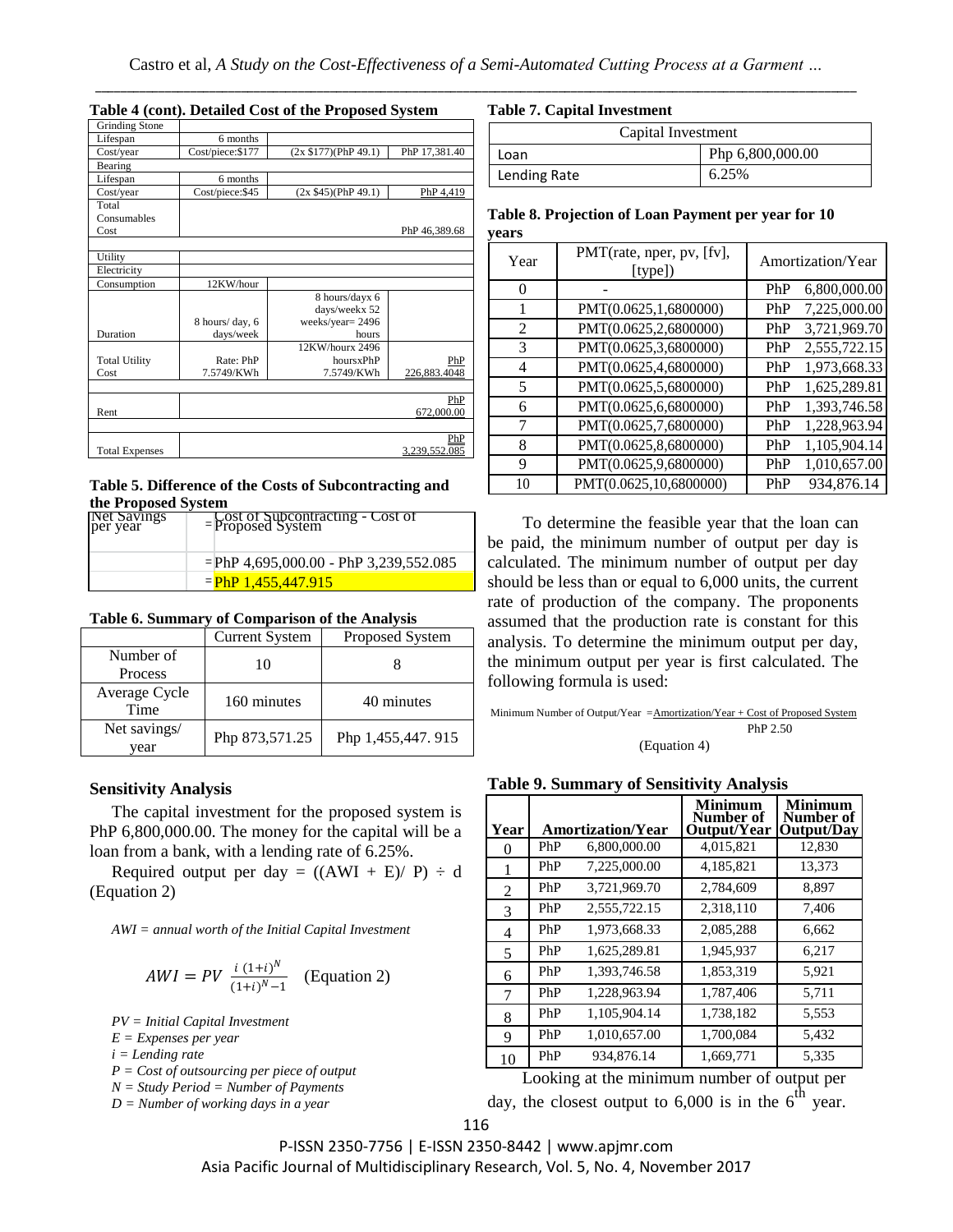This means that in order for the company to pay the loan, they would have to pay PhP 1,393,746.58 each year and produce 5,921 units per day for 6 years. It can be concluded that the earliest year that the company can pay back the loan while producing the feasible number of outputs is in 6 years.

## **Capability Analysis of the Proposed System**

#### **Table 10. Equipment and Machineries for the Proposed System**

| Equipment and             |               |          |
|---------------------------|---------------|----------|
| Machineries               | Model         | Quantity |
| Air Tables                |               |          |
| <b>Spreading Machines</b> | SM-IIA        |          |
|                           | HY-H/HY-HC    |          |
| <b>Auto Cutter</b>        | <b>Series</b> |          |

The researchers want to analyze first the capability of the proposed system to check if it can produce the company's desired output. In doing this analysis, the researchers would like to find out the maximum output capability of the proposed system. They made some assumptions for the basis for the computations. For the marker specifications, the assumptions are: marker length (based on the average marker length currently being used), the number of size sets (based on a 10 meter marker length), and the standard number of pieces per size.

Assumptions made on the specifications for the spreading machine are the fabric (based on the type of fabric used by the company) and the spreading duration. The researchers will get the longest spreading duration of 80 minutes in order to be conservative.

Assumptions made on the specifications on the Auto Cutter are the fabric type; layers of fabric based on marker, and cutting duration. In order to be conservative, the researchers used the longest cutting duration of 40 minutes.

**Table 11. Theoretical Capacity of Proposed System**

|                       |                     |                 | <b>Total</b> |
|-----------------------|---------------------|-----------------|--------------|
|                       | Cycle               | Number of       | Cycle        |
| <b>Work Station</b>   | <b>Time/Machine</b> | <b>Machines</b> | <b>Time</b>  |
| Spreading             | 80 minutes          |                 | 40 minutes   |
| Air Table             | 120 minutes         |                 | 40 minutes   |
| Cutting               | 40 minutes          |                 | 40 minutes   |
| Cycle Time of Cutting |                     |                 |              |
| Process               |                     |                 | 40 minutes   |

|        | Table 11 (cont). Theoretical Capacity of Proposed |
|--------|---------------------------------------------------|
| System |                                                   |

| Capacity of 10m Marker with 100 Layers of Fab |            |               |  |  |  |
|-----------------------------------------------|------------|---------------|--|--|--|
| Average Number of Sizes                       | 18         |               |  |  |  |
| Number of Pieces Per Size                     |            |               |  |  |  |
| Average Number of Pieces                      |            |               |  |  |  |
| Produced                                      | 18x 4x 100 | 7,200 pieces  |  |  |  |
| Average Number of Pieces                      |            |               |  |  |  |
| Produced/8- Hour Work Day                     | 7,200x 8   | 57,600 pieces |  |  |  |

## **Break- Even Point Analysis**

In break- even analysis, the cost of subcontracting per year and the cost of proposed system per year is considered. The cost of subcontracting is used instead of the cost of the current system because the company's only goal is to produce units at a cheaper price compared to the subcontractor, regardless of what system is used. The cost of proposed system is used in this analysis because it has more net savings per year than the current system.

To compute for the break- even point, the cost of subcontracting per year is equated to the cost of proposed system per year. Since the cost of proposed system is constant, the break- even number of outputs is determined by assigning the number of outputs in the cost of subcontracting.

Required output per day  $= R/E$  (Equation 5)  $R = Cost of outsourcing$ 

 $E$  = Annual expense for in house production

## **Table 12. Break-even Point between Subcontracting and the Proposed System**

| <b>Break Even Point</b>                                    |  |  |  |  |
|------------------------------------------------------------|--|--|--|--|
| Cost of Subcontracting/year = Cost of Proposed System/year |  |  |  |  |
| (PhP 2.50)(x)(313 days) = PhP 3,239,552.085                |  |  |  |  |
| $x = 4.140$ pieces/day                                     |  |  |  |  |

This means that the company would have to produce greater than 4,140 pieces per day in order for the proposed system to cost less than subcontracting.

Plotting the given information in Table 13, Figure 2 shows the break- even point, in terms of cost and number of outputs per day. The x- axis represents the number of outputs per day and the y- axis represents the cost of the systems. Through this graph, it can be confirmed that the break- even point is indeed 4, 140 pieces per day or PhP 3,239,552.085.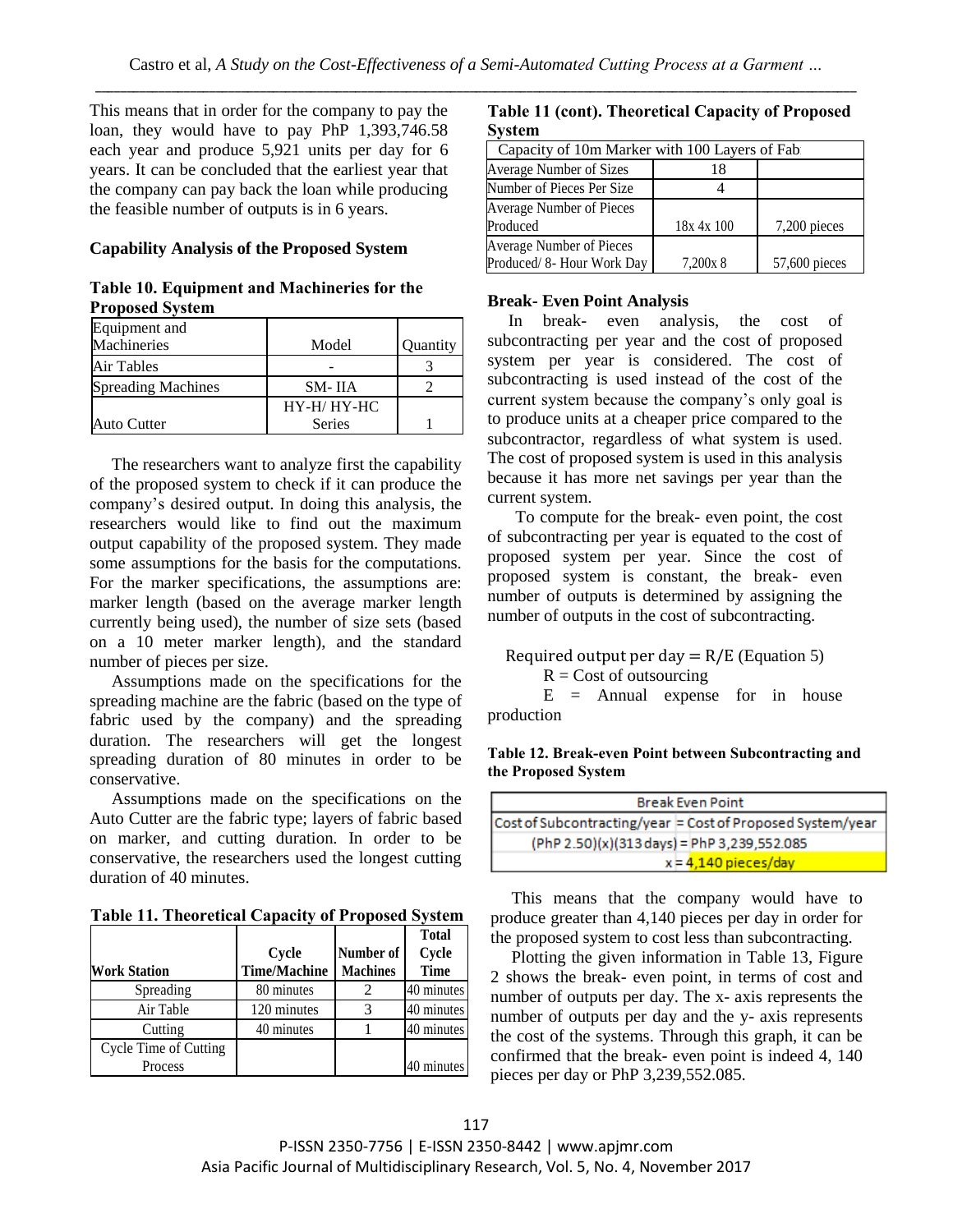| Pieces/<br>day |     | Cost of Proposed<br>Cost of<br>System/year<br>Subcontracting/year |  | Cost of<br>Subcontracting/year -<br>Cost of Proposed<br>System/year |  |                |
|----------------|-----|-------------------------------------------------------------------|--|---------------------------------------------------------------------|--|----------------|
| 1,000 PhP      |     | 782,500.00 PhP                                                    |  | 3,239,552.09 PhP                                                    |  | (2,457,052.09) |
| 2,000 PhP      |     | 1,565,000.00 PhP                                                  |  | 3,239,552.09 PhP                                                    |  | (1,674,552.09) |
| 3,000 PhP      |     | 2,347,500.00 PhP                                                  |  | 3,239,552.09 PhP                                                    |  | (892, 052.09)  |
| 4,000 PhP      |     | 3,130,000.00 PhP                                                  |  | 3,239,552.09 PhP                                                    |  | (109, 552.09)  |
| 5,000 PhP      |     | 3,912,500.00 PhP                                                  |  | 3,239,552.09 PhP                                                    |  | 672,947.92     |
| 6,000 PhP      |     | 4,695,000.00 PhP                                                  |  | 3,239,552.09 PhP                                                    |  | 1,455,447.92   |
| 7.000 PhP      |     | 5,477,500.00 PhP                                                  |  | 3,239,552.09 PhP                                                    |  | 2,237,947.92   |
| 8,000 PhP      |     | 6,260,000.00 PhP                                                  |  | 3,239,552.09 PhP                                                    |  | 3,020,447.92   |
| 9.000 PhP      |     | 7,042,500.00 PhP                                                  |  | 3,239,552.09 PhP                                                    |  | 3,802,947.92   |
| 10.00          |     |                                                                   |  |                                                                     |  |                |
|                | PhP | 7,825,000.00 PhP                                                  |  | 3,239,552.09 PhP                                                    |  | 4,585,447.92   |

## **Table 13. Projection of Costs of Subcontracting and the Proposed System Based on Output/Day**



**Figure 2. Graph of the Break-Even Point Analysis**

## **Analysis of Unquantifiable Benefits of the Proposed System**

# Cleaner work environment

With the current system, the cutting process produces lots of mess. The picture of the current system above shows this. Strips of fabric and paper from the process are scattered on the floor. This creates a messy work environment. With the proposed system, the fabric is shrink- wrapped before being cut. As a result, residue from cutting is contained in the plastic, making it easier to clean up and dispose of. A clean work environment increases productivity and improve quality.

# Customer impact

Implementing the new technology in the company can sometimes be what it takes to get a purchase order. The management once experienced this. During a plant tour, a potential customer was shown a newly introduced automated drying machine for the printing department. The potential customer was so

impressed that a purchased order was immediately placed.

Implementing the proposed system will make the production system look better. It could be the wow factor that would impress customers and bring in more purchase orders. If the customer sees that the company is well equipped, they can be convinced to entrust them with bigger orders.

## **CONCLUSIONS AND RECOMMENDATION**

The purpose of the study is to determine the costeffectiveness of the proposed system. It can be easily observed that the total expense that will be incurred of the semi- automated system is higher than the total expense of the current system. Also, the process flow of the proposed system is clearly shorter than the current system but it doesn't necessarily mean that it is better. To identify which system is more beneficial for the company, the proponents conducted different analyses.

In the cost-benefit analysis, the costs of both the current and proposed system are less than the cost of subcontracting. The proposed system has 66.61% more net savings per year than the current system. For this reason, it has been set as the subject of the sensitivity analysis. The loan payment per year is calculated using the PMT function in Microsoft Excel. The company needs to pay approximately PhP 1.4 million and produce the feasible amount of output which is 5,921 per day in a span of 6 years, which is the earliest time period where the company can pay back the loan based on the results of the computation. The maximum output capability of the proposed system was also determined to know how much more it can render. The capability analysis results show that, on ideal conditions, the proposed system can produce 57,600 pieces of cut goods per day, given an 8-hour workday. The output capability of the proposed system is more than capable to produce the company's required output. The approaches done are effective to determine the quantifiable benefits of the proposed system.

For the analysis of unquantifiable benefits, through the proposed system, the company will have a cleaner work environment that will lead to more productivity and greater quality of goods that will lead to a better company image, encouraging more customers to place job orders.

In conclusion, both quantifiable and unquantifiable benefits are justified through the analyses done. The results showed that the benefits